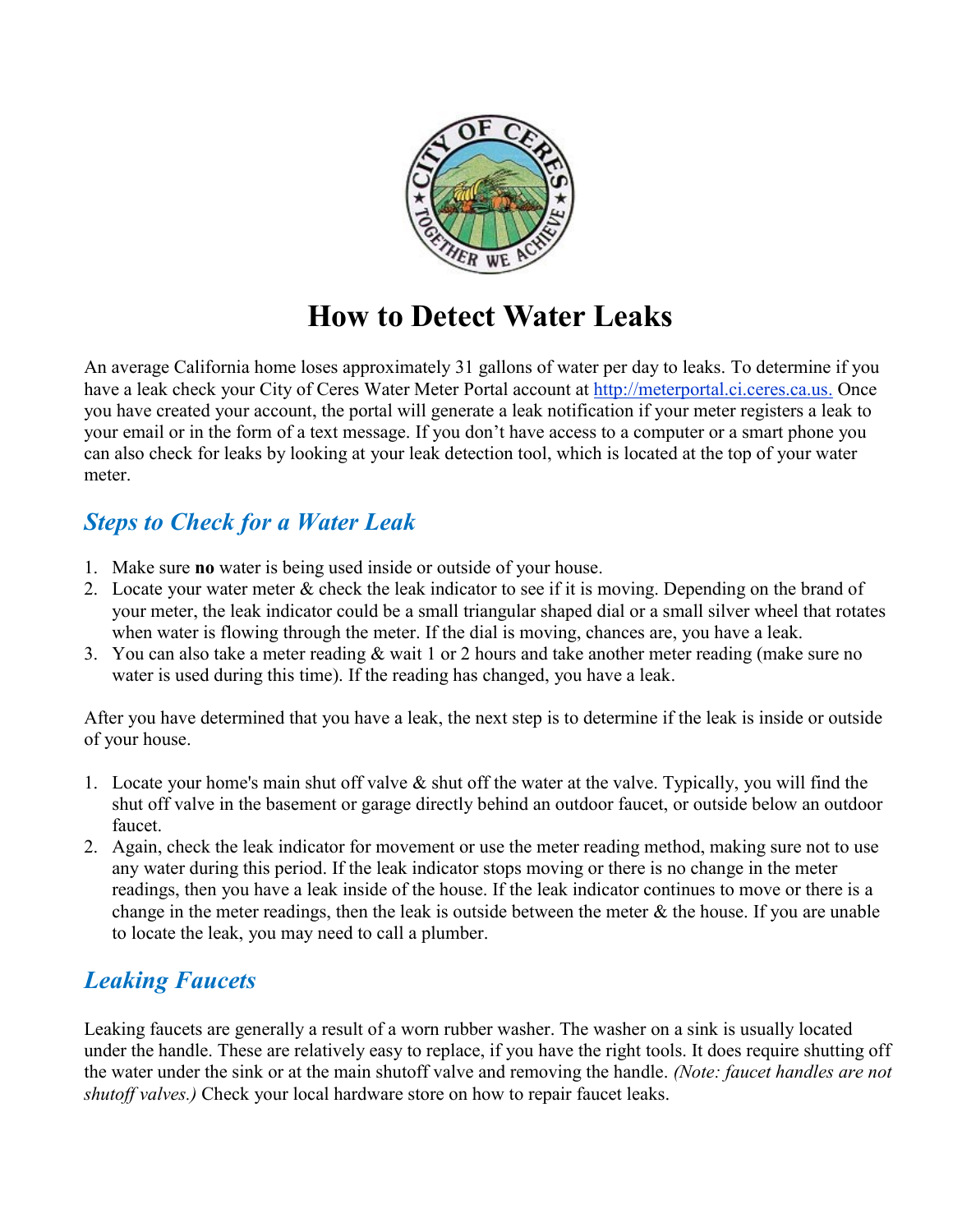# *Leaking Toilets*

Toilet leaks can waste hundreds of gallons and often times are silent. Even a small leak can add up to a lot of wasted water and money over time. Fortunately, most toilet leaks are easy and inexpensive to repair. To help determine if you have a leaking toilet, simply remove the tank lid and place a few drops of food coloring in back of the toilet tank or leak detector dye tablets. Wait about 30 minutes, without flushing, and then look in the toilet bowl to see of any color has come through. If the water is clear, water is not leaking. If you see coloring in the bowl you have a leak. In most cases, you will simply just need to replace the toilet flapper and/or filling mechanism.

If you decided to replace the toilet the City of Ceres offers a \$75.00 rebate for the replacement of inefficient toilets with a low flow toilet that utilizes 1.6 or less gallons per flush.

## *Flapper Valve Leaks*

The most common reason for a leaking toilet is a flapper valve that is improperly working and or sealing. The flapper is the rubber valve in the bottom of the tank that lifts up when the toilet is flushed. If the flapper is worn or cracked, it allows water to continuously flow from the tank into the toilet bowl without flushing.

## *Flush Handle Problems*

If the handle needs to be jiggled to keep the toilet from running, the flush level bar  $\&$  chain (or the handle itself) may be sticking. Adjust the nut that secures it in the toilet tank, if that doesn't work you may need to replace the handle.

#### *Overflow Tube Leaks*

Ideally the water level should be set so that is about even with the fill line on the back of the toilet tank (approximately ½" below the overflow tube). If the water is too high in the toilet tank and is spilling into the overflow tube, the water level can be adjusted by turning the adjustment screw or by very gently bending the float arm down so that the water shuts off at a level below the overflow tube.

*Note: If none of these steps solve the problem, you may need to contact a plumber to repair or replace the toilet.*

#### *Finding Other Water Leaks*

The water you drink and bathe with is delivered under pressure, so a leak can be very obvious. However the exact location of a leak may not always be immediately obvious. Some leaks may start at one location, then flow along a ledge or other channel for a distance before they drain down and create some visible damage.

Look for wet, warped or discoloration stains on your ceilings, floors, walls and woodwork (such as the bottom of your kitchen or bathroom sink cabinet). As you attempt repair, be sure to check twice for the